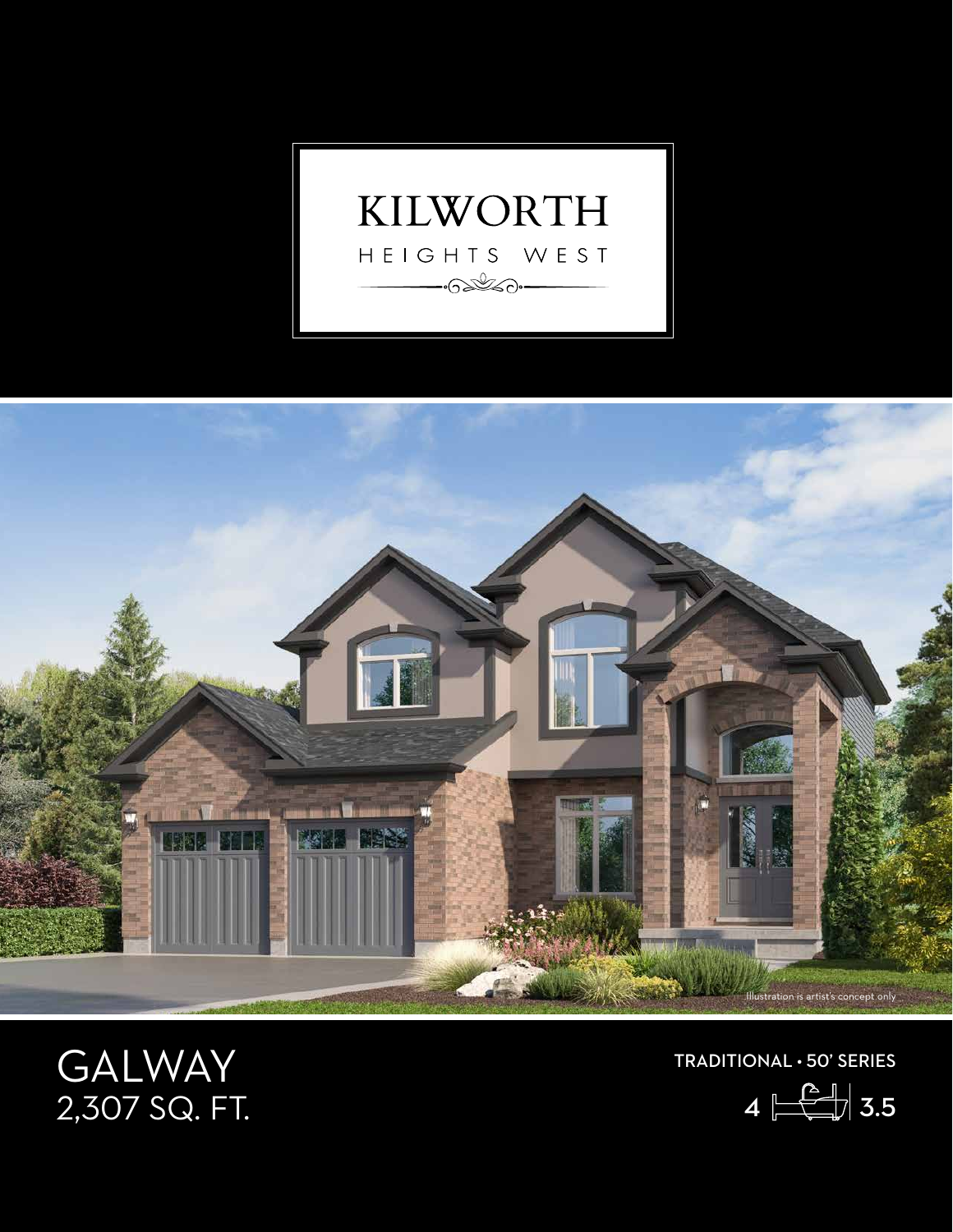

## GALWAY 2,307 SQ. FT. UP

TRADITIONAL • 50' SERIES

 $4 \overline{\phantom{a}}$   $\left| \begin{array}{c} \overline{a} \\ \overline{a} \end{array} \right|$  3.5



Prices, terms and conditions are subject to change without notice. Availability of options is determined by house design. Specifications, sizes and finishing details are approximate and subject to change without notice. Vendor reserves the right to substitute name brand features or finishes for equal or better quality and value. All items are as per Vendors' standard samples and specification. E. & O.E.



FIRST FLOOR PLAN (STANDARD)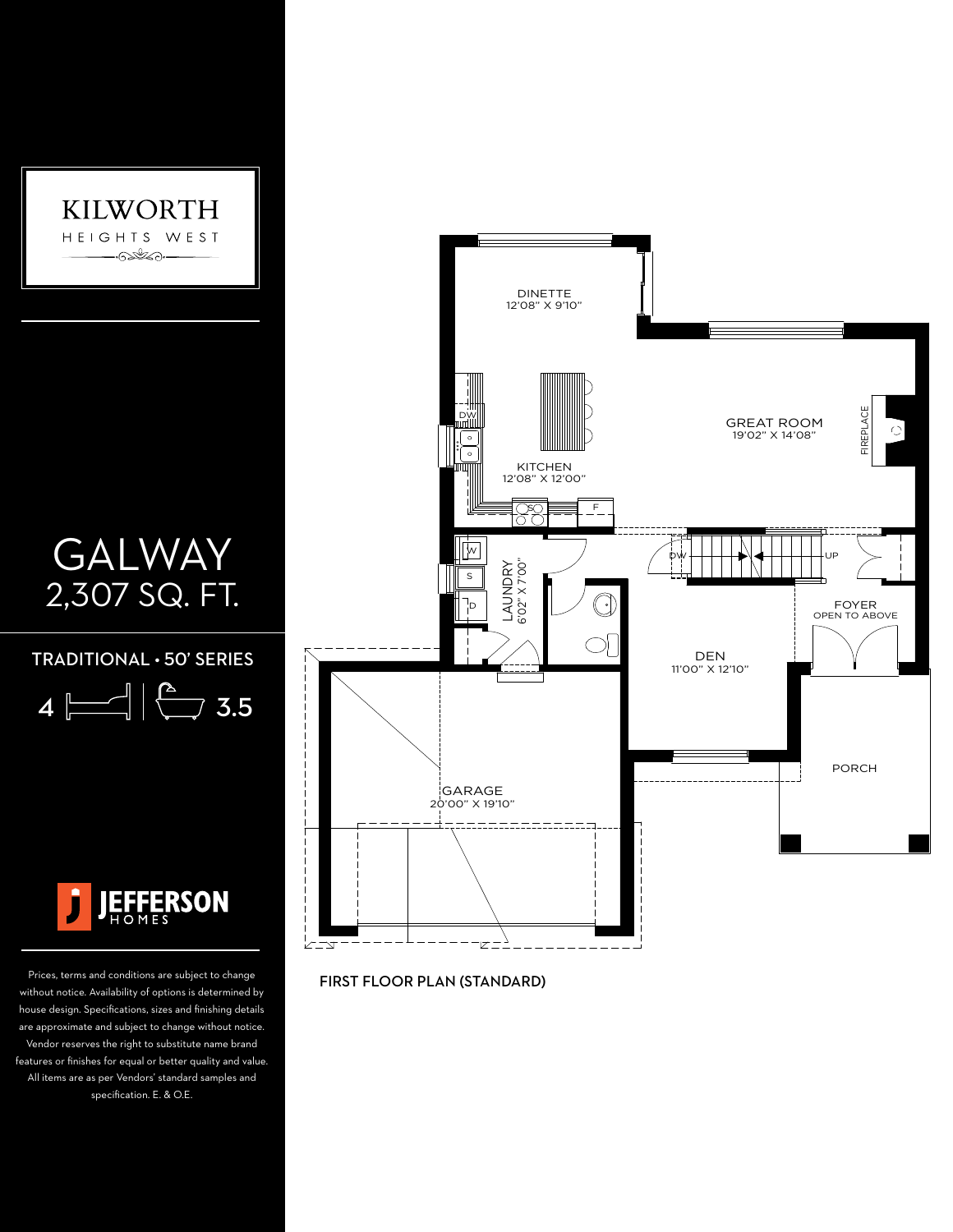